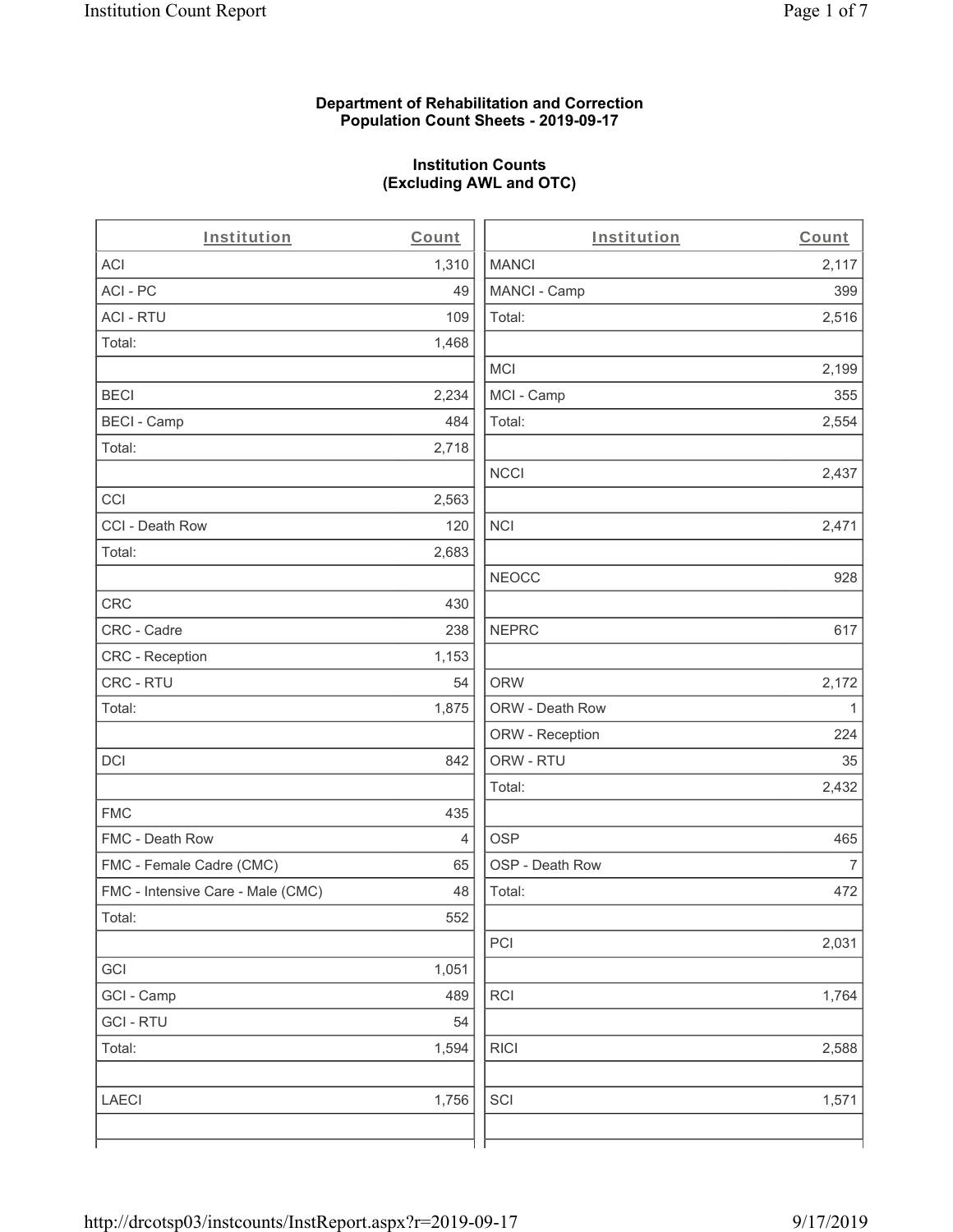| LECI                     | 2,026 | <b>SOCF</b>    | 1,198                              |
|--------------------------|-------|----------------|------------------------------------|
| LECI - Camp              | 192   | SOCF - RTU     | 69                                 |
| Total:                   | 2,218 | Total:         | 1,267                              |
|                          |       |                |                                    |
| <b>LOCI</b>              | 2,248 | <b>TCI</b>     | 961                                |
|                          |       | TCI - Camp     | 435                                |
| <b>LORCI</b>             | 212   | Total:         | 1,396                              |
| <b>LORCI - Cadre</b>     | 129   |                |                                    |
| <b>LORCI - Reception</b> | 1,192 | <b>TOCI</b>    | 749                                |
| Total:                   | 1,533 | TOCI - PC      | 87                                 |
|                          |       | Total:         | 836                                |
| <b>MACI</b>              | 1,046 |                |                                    |
| MACI - Minimum           | 1,207 | <b>WCI</b>     | 1,230                              |
| Total:                   | 2,253 | <b>WCI-RTU</b> | 31                                 |
|                          |       | Total:         | 1,261                              |
|                          |       |                |                                    |
|                          |       |                | 48,881<br><b>Total Population:</b> |

\* The Total Population includes 30 Offenders with Reason Codes 30 & 31. \*\* The Total Population includes 38 Offenders with Reason Code 0A.

# **Male Population by Security Level (Include AWL and Exclude OTC)**

| Security Level         |                   | Body   | <b>AWL</b> | $(-\text{OTC})$ | Total  |
|------------------------|-------------------|--------|------------|-----------------|--------|
| <b>Total Level E</b>   |                   | 997    | 9          | 9               | 997    |
| <b>Total Level 4</b>   |                   | 1,685  | 10         | 9               | 1,686  |
| Total Level 3          |                   | 11,294 | 180        | 160             | 11,314 |
| Total Level 2          |                   | 17,026 | 208        | 160             | 17,074 |
| Total Level 1          |                   | 13,695 | 141        | 83              | 13,753 |
| <b>Total Death Row</b> |                   | 133    | 2          |                 | 134    |
|                        | <b>Total Male</b> | 44,830 | 550        | 422             | 44,958 |

### **Female Population by Institution (Include AWL and Exclude OTC)**

| Institution              | <b>Body</b> | <b>AWL</b> | ' – l | Total |
|--------------------------|-------------|------------|-------|-------|
| <b>DCI</b>               | 842         | 9          | 5     | 846   |
| <b>FMC</b>               | 20          |            |       | 23    |
| FMC - Female Cadre (CMC) | 65          |            |       | 65    |
| <b>NEPRC</b>             | 617         | 13         |       | 626   |
| <b>ORW</b>               | 2,171       | 38         | 25    | 2,184 |
| <b>ORW - Death Row</b>   |             |            |       |       |
|                          |             |            |       |       |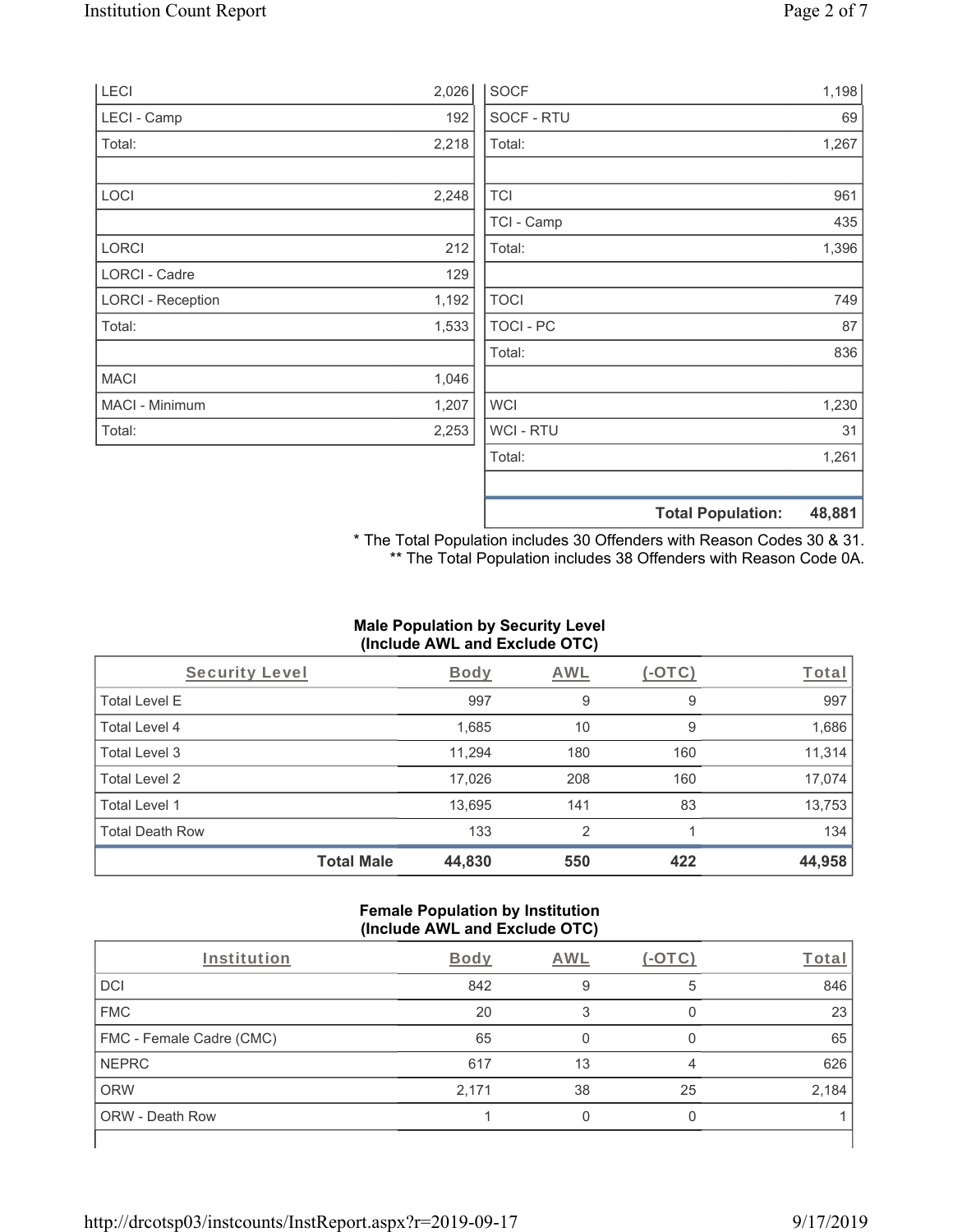| <b>ORW</b> - Reception |                          | 224    | b   |     | 224    |
|------------------------|--------------------------|--------|-----|-----|--------|
| ORW - RTU              |                          | 35     |     |     | 35     |
|                        | <b>Total Female</b>      | 3.975  | 68  | 39  | 4,004  |
|                        |                          |        |     |     |        |
|                        | <b>Total Population:</b> | 48,805 | 618 | 461 | 48,962 |

### **Male Population by Institution: Security Level 5 and E (Include AWL and Exclude OTC)**

| Institution      |                      | <b>Body</b>      | <b>AWL</b>          | $($ -OTC $)$        | Total                     |
|------------------|----------------------|------------------|---------------------|---------------------|---------------------------|
| ACI              |                      | 3                | $\mathbf 0$         | $\mathbf 0$         | 3                         |
| CRC              |                      | 1                | $\mathsf{O}\xspace$ | $\mathsf{O}\xspace$ | 1                         |
| CRC - Reception  |                      |                  | $\mathsf{O}\xspace$ | $\mathsf{O}\xspace$ | 1                         |
| CRC - RTU        |                      | 5                | $\mathsf{O}\xspace$ | $\mathbf 0$         | $\mathbf 5$               |
| <b>FMC</b>       |                      | $\sqrt{3}$       | $\mathsf{O}\xspace$ | $\mathbf 0$         | $\ensuremath{\mathsf{3}}$ |
| GCI              |                      | 1                | $\mathsf{O}\xspace$ | $\mathsf{O}\xspace$ | $\mathbf{1}$              |
| LECI             |                      | 15               | $\mathbf 0$         | 0                   | 15                        |
| LORCI            |                      | $\overline{2}$   | $\mathsf{O}\xspace$ | $\mathsf{O}\xspace$ | $\sqrt{2}$                |
| <b>MACI</b>      |                      | 21               | $\mathsf{O}\xspace$ | $\mathbf 0$         | 21                        |
| <b>MANCI</b>     |                      | $\boldsymbol{9}$ | $\mathsf{O}\xspace$ | $\mathsf{O}\xspace$ | $\boldsymbol{9}$          |
| <b>NEOCC</b>     |                      | 5                | $\mathbf 0$         | $\mathsf{O}\xspace$ | 5                         |
| <b>OSP</b>       |                      | 370              | 1                   | 1                   | 370                       |
| RCI              |                      | 11               | $\mathbf 0$         | $\mathbf 0$         | 11                        |
| <b>SOCF</b>      |                      | 385              | $\,$ 5 $\,$         | $\mathbf 5$         | 385                       |
| <b>TCI</b>       |                      | 1                | $\mathbf 0$         | $\mathsf{O}\xspace$ | 1                         |
| <b>TOCI</b>      |                      | 144              | $\mathbf{1}$        | $\mathbf{1}$        | 144                       |
| <b>TOCI - PC</b> |                      | 1                | $\mathsf{O}\xspace$ | $\mathsf{O}\xspace$ | $\mathbf{1}$              |
| <b>WCI</b>       |                      | 13               | $\sqrt{2}$          | $\overline{2}$      | 13                        |
| WCI - RTU        |                      | $6\,$            | $\mathbf 0$         | $\mathsf{O}\xspace$ | $6\,$                     |
|                  | <b>Total Level 5</b> | 997              | $\overline{9}$      | $\overline{9}$      | 997                       |

# **Male Population by Institution: Security Level 4 (Include AWL and Exclude OTC)**

| Institution                       | <b>Body</b> | AWL | '-OTC' | Total |
|-----------------------------------|-------------|-----|--------|-------|
| ACI                               |             |     |        |       |
| CRC                               |             |     |        |       |
| CRC - Reception                   |             |     |        |       |
| <b>CRC - RTU</b>                  |             |     |        | 11    |
| <b>FMC</b>                        |             |     |        |       |
| FMC - Intensive Care - Male (CMC) |             |     |        |       |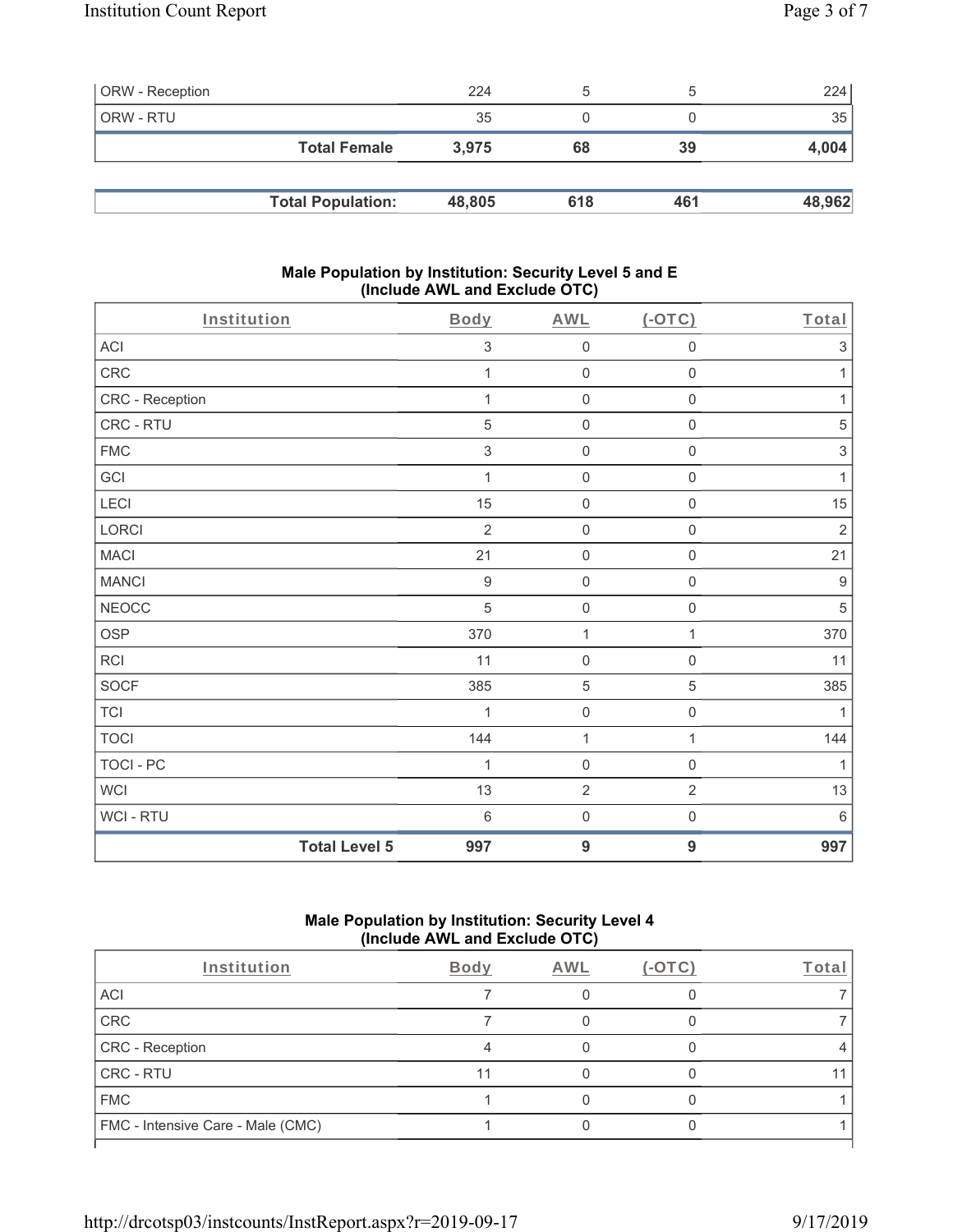| LECI                     |                      | $\overline{4}$ | $\mathbf 0$         | $\mathbf 0$         | $\overline{4}$   |
|--------------------------|----------------------|----------------|---------------------|---------------------|------------------|
| LOCI                     |                      | $\mathbf 0$    | 4                   | 4                   | $\mathbf 0$      |
| LORCI                    |                      | $\overline{7}$ | $\mathbf 0$         | 0                   | $\overline{7}$   |
| <b>LORCI - Reception</b> |                      | $\mathfrak{S}$ | $\mathbf 0$         | $\mathsf{O}\xspace$ | $\sqrt{3}$       |
| <b>MACI</b>              |                      | 16             | $\mathsf{O}\xspace$ | $\mathbf 0$         | 16               |
| <b>MANCI</b>             |                      | 46             | $\mathbf 0$         | $\mathbf 0$         | 46               |
| <b>NCI</b>               |                      | $\mathbf 0$    | $\mathbf{1}$        | 1                   | $\mathbf 0$      |
| <b>NEOCC</b>             |                      | $\overline{9}$ | $\mathbf 0$         | $\mathsf{O}\xspace$ | $\boldsymbol{9}$ |
| <b>OSP</b>               |                      | 72             | $\mathbf{1}$        | $\boldsymbol{0}$    | 73               |
| <b>RCI</b>               |                      | 1              | $\mathbf 0$         | 0                   | 1                |
| SCI                      |                      | $\overline{2}$ | $\mathbf 0$         | 0                   | $\sqrt{2}$       |
| SOCF                     |                      | 802            | $\sqrt{3}$          | $\,$ 3 $\,$         | 802              |
| SOCF - RTU               |                      | 69             | $\mathbf 0$         | $\mathsf{O}\xspace$ | 69               |
| <b>TCI</b>               |                      | $\mathfrak{Z}$ | $\mathsf{O}\xspace$ | $\mathsf{O}\xspace$ | $\sqrt{3}$       |
| <b>TOCI</b>              |                      | 598            | $\mathbf{1}$        | 1                   | 598              |
| TOCI - PC                |                      | 15             | $\mathbf 0$         | $\mathsf{O}\xspace$ | 15               |
| <b>WCI</b>               |                      | 1              | $\mathbf 0$         | $\boldsymbol{0}$    | 1                |
| WCI - RTU                |                      | $6\,$          | $\mathbf 0$         | $\boldsymbol{0}$    | $6\,$            |
|                          | <b>Total Level 4</b> | 1,685          | 10                  | 9                   | 1,686            |

# **Male Population by Institution: Security Level 3 (Include AWL and Exclude OTC)**

| Institution                       | Body  | <b>AWL</b>  | $(-OTC)$         | Total      |
|-----------------------------------|-------|-------------|------------------|------------|
| <b>ACI</b>                        | 17    | 0           | $\mathbf 0$      | 17         |
| ACI-PC                            | 13    | 0           | $\mathbf 0$      | 13         |
| CCI                               | 1     | $\mathbf 0$ | $\mathbf 0$      | 1          |
| CRC                               | 241   | 11          | $10$             | 242        |
| CRC - Cadre                       | 29    | 0           | $\mathbf 0$      | 29         |
| <b>CRC - Reception</b>            | 598   | 24          | 23               | 599        |
| CRC - RTU                         | 38    | $\mathbf 0$ | $\boldsymbol{0}$ | 38         |
| CRC - Youth                       | 0     | 1           |                  | 0          |
| <b>FMC</b>                        | 5     | $\mathbf 0$ | $\mathbf 0$      | $\sqrt{5}$ |
| FMC - Intensive Care - Male (CMC) | 6     | 0           | $\mathbf 0$      | 6          |
| <b>LAECI</b>                      | 6     | 0           | $\mathbf 0$      | 6          |
| LECI                              | 1,923 | 20          | 15               | 1,928      |
| <b>LOCI</b>                       | 1     | 0           | $\mathbf 0$      | 1          |
| <b>LORCI</b>                      | 46    | 55          | 55               | 46         |
| LORCI - Cadre                     | 6     | $\mathbf 0$ | $\mathbf 0$      | 6          |
| <b>LORCI - Reception</b>          | 810   | 2           | 0                | 812        |
| <b>MACI</b>                       | 883   | 4           | 1                | 886        |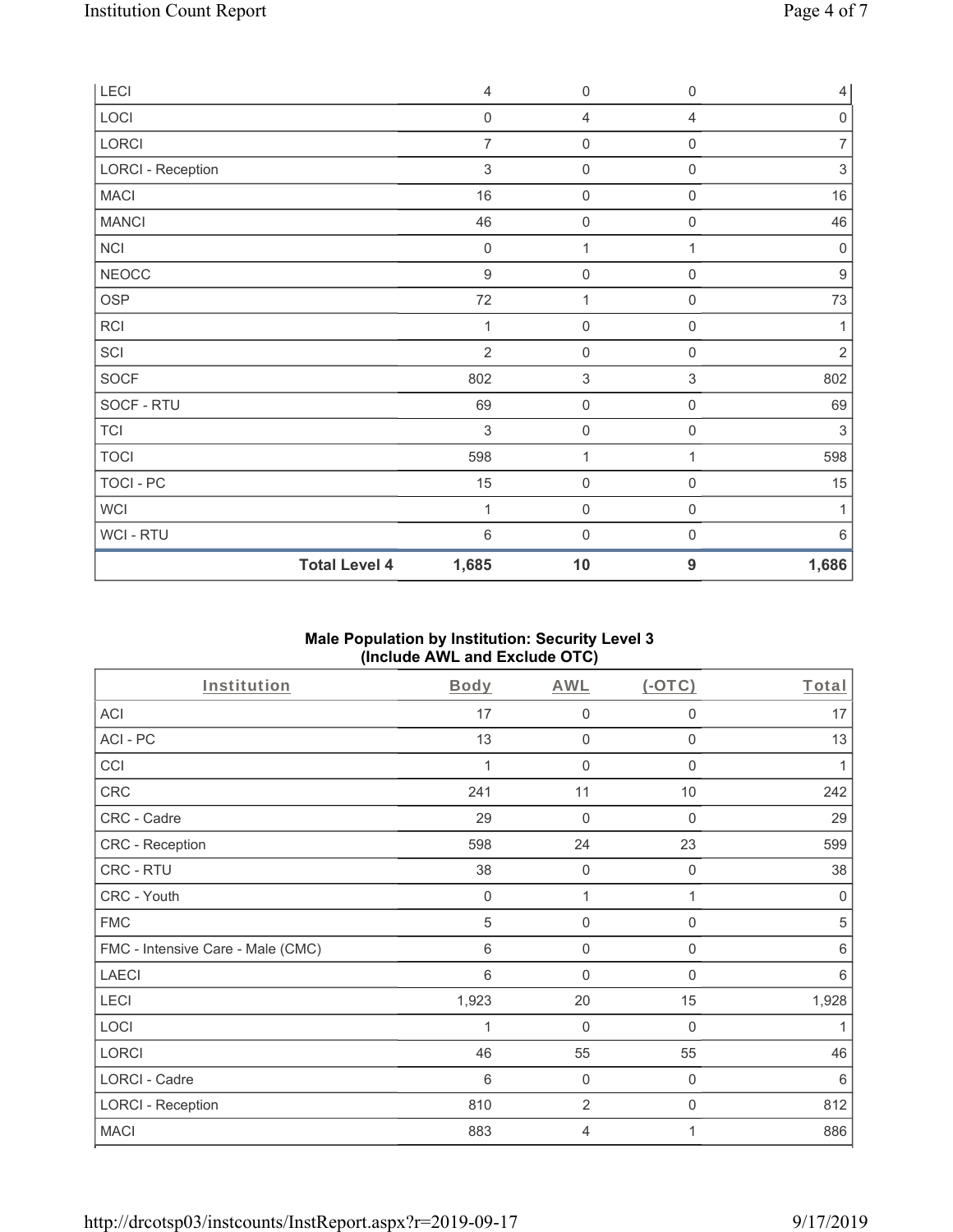| <b>MANCI</b>   |                      | 1,983  | 30                  | 25                        | 1,988  |
|----------------|----------------------|--------|---------------------|---------------------------|--------|
| <b>MCI</b>     |                      | 1      | $\mathsf{O}\xspace$ | $\mathbf 0$               | 1      |
| <b>NCCI</b>    |                      | $10$   | $\mathsf{O}\xspace$ | $\boldsymbol{0}$          | $10$   |
| <b>NEOCC</b>   |                      | 903    | $\,$ 3 $\,$         | $\ensuremath{\mathsf{3}}$ | 903    |
| PCI            |                      | 40     | 1                   | $\mathbf 0$               | 41     |
| <b>RCI</b>     |                      | 1,552  | 13                  | 11                        | 1,554  |
| <b>RICI</b>    |                      | 4      | $\mathsf{O}\xspace$ | $\boldsymbol{0}$          | 4      |
| SCI            |                      | 1      | 1                   | $\mathbf{1}$              | 1      |
| SOCF           |                      | $\,6$  | $\mathsf{O}\xspace$ | $\mathbf 0$               | 6      |
| <b>TCI</b>     |                      | 899    | 7                   | $\overline{7}$            | 899    |
| <b>TOCI</b>    |                      | 7      | 0                   | $\mathbf 0$               | 7      |
| TOCI - PC      |                      | 69     | $\boldsymbol{0}$    | $\mathbf 0$               | 69     |
| WCI            |                      | 1,179  | 8                   | 8                         | 1,179  |
| <b>WCI-RTU</b> |                      | 17     | 0                   | $\Omega$                  | 17     |
|                | <b>Total Level 3</b> | 11,294 | 180                 | 160                       | 11,314 |

### **Male Population by Institution: Security Level 2 (Include AWL and Exclude OTC)**

| Institution                       | <b>Body</b> | <b>AWL</b>                | $($ -OTC $)$        | Total        |
|-----------------------------------|-------------|---------------------------|---------------------|--------------|
| <b>ACI</b>                        | 746         | 5                         | $\overline{2}$      | 749          |
| ACI-PC                            | 26          | $\mathsf{O}\xspace$       | $\mathsf{O}\xspace$ | 26           |
| <b>ACI - RTU</b>                  | 80          | $\mathbf 0$               | $\mathbf 0$         | 80           |
| <b>BECI</b>                       | 1,615       | 16                        | 13                  | 1,618        |
| <b>BECI - Camp</b>                | 1           | $\mathbf 0$               | $\boldsymbol{0}$    | $\mathbf{1}$ |
| CCI                               | 1,998       | 14                        | 12                  | 2,000        |
| <b>CRC</b>                        | 84          | $\overline{4}$            | 4                   | 84           |
| CRC - Cadre                       | 207         | $\mathsf{O}\xspace$       | $\mathsf{O}\xspace$ | 207          |
| CRC - Reception                   | 311         | $\,8\,$                   | $\,8\,$             | 311          |
| <b>FMC</b>                        | 8           | $\mathbf{1}$              | $\mathbf 0$         | $9$          |
| FMC - Intensive Care - Male (CMC) | 12          | $\mathsf{O}\xspace$       | $\mathsf{O}\xspace$ | 12           |
| GCI                               | 392         | $\sqrt{5}$                | 1                   | 396          |
| <b>GCI-RTU</b>                    | 42          | $\mathbf{1}$              | $\mathbf 0$         | 43           |
| <b>LAECI</b>                      | 1,149       | 24                        | 21                  | 1,152        |
| LECI                              | 83          | $\mathsf{O}\xspace$       | $\boldsymbol{0}$    | 83           |
| LOCI                              | 1,362       | 13                        | 10                  | 1,365        |
| <b>LORCI</b>                      | 139         | 23                        | 18                  | 144          |
| <b>LORCI - Cadre</b>              | 123         | $\mathsf{O}\xspace$       | $\mathsf{O}\xspace$ | 123          |
| <b>LORCI - Reception</b>          | 266         | 1                         | 1                   | 266          |
| <b>MACI</b>                       | 125         | $\ensuremath{\mathsf{3}}$ | $\,$ 3 $\,$         | 125          |
| <b>MANCI</b>                      | 63          | 1                         | 1                   | 63           |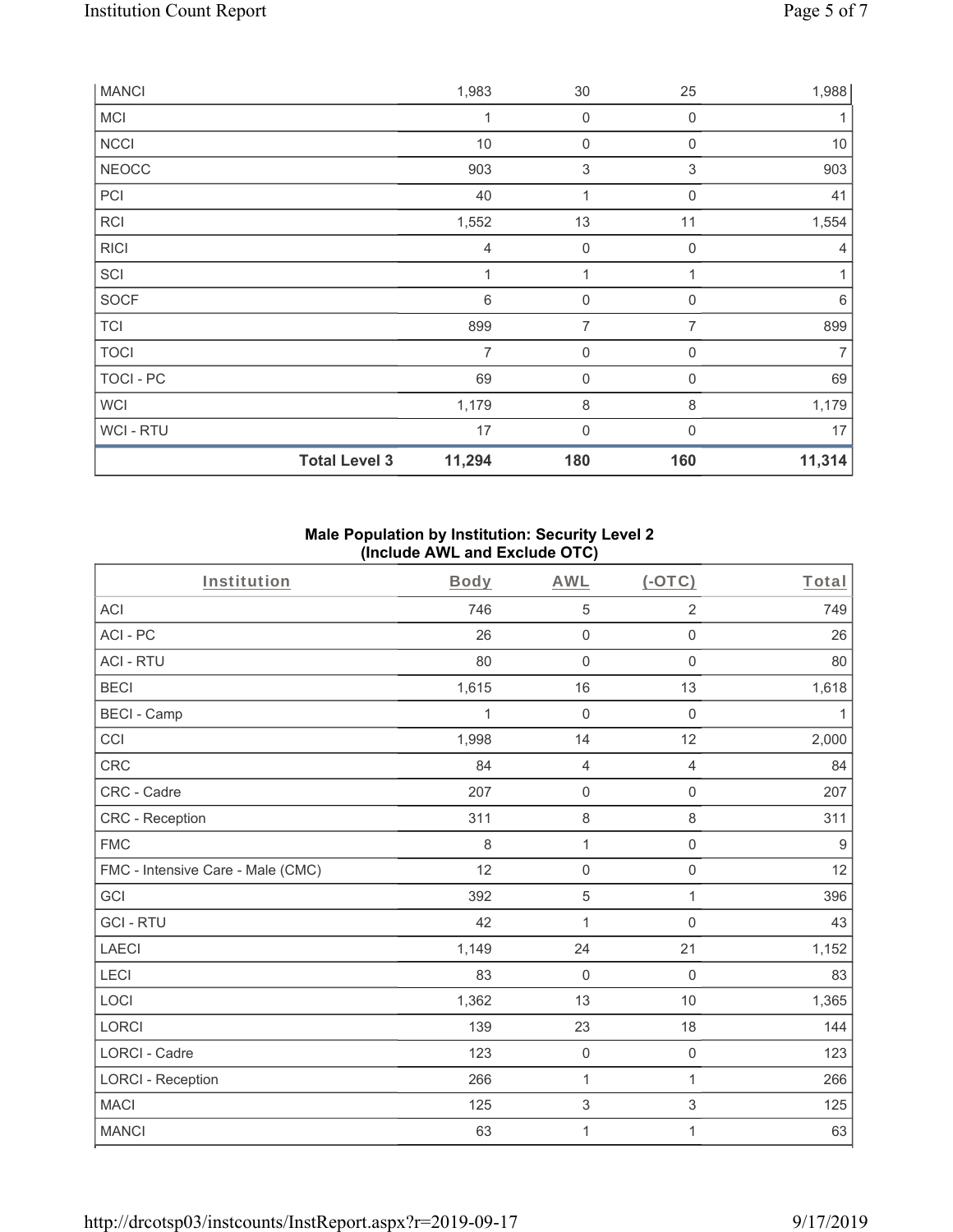|                  | <b>Total Level 2</b> | 17,026 | 208          | 160          | 17,074         |
|------------------|----------------------|--------|--------------|--------------|----------------|
| <b>WCI</b>       |                      | 37     | $\mathbf{0}$ | $\mathbf{0}$ | 37             |
| <b>TOCI - PC</b> |                      | 2      | $\mathbf{0}$ | $\Omega$     | $\overline{2}$ |
| <b>TCI</b>       |                      | 17     | $\mathbf 0$  | $\mathbf 0$  | 17             |
| SOCF             |                      | 3      | $\mathbf 0$  | 0            | 3              |
| SCI              |                      | 1,074  | 14           | 11           | 1,077          |
| <b>RICI</b>      |                      | 1,446  | 24           | 17           | 1,453          |
| <b>RCI</b>       |                      | 199    | $\mathbf 0$  | $\mathbf 0$  | 199            |
| PCI              |                      | 929    | 5            | 2            | 932            |
| <b>NEOCC</b>     |                      | 11     | $\mathbf 0$  | $\mathbf 0$  | 11             |
| <b>NCI</b>       |                      | 1,630  | 22           | 19           | 1,633          |
| <b>NCCI</b>      |                      | 1,167  | 12           | 9            | 1,170          |
| <b>MCI</b>       |                      | 1,679  | 12           | 8            | 1,683          |

#### **Male Population by Institution: Security Level 1 (Include AWL and Exclude OTC)**

| Institution                       | Body           | <b>AWL</b>                | (OTC)               | Total          |
|-----------------------------------|----------------|---------------------------|---------------------|----------------|
| <b>ACI</b>                        | 537            | $\overline{2}$            | $\overline{2}$      | 537            |
| ACI-PC                            | 10             | $\mathsf{O}\xspace$       | $\mathsf{O}\xspace$ | 10             |
| <b>ACI - RTU</b>                  | 29             | $\mathbf 0$               | 0                   | 29             |
| <b>BECI</b>                       | 617            | $\boldsymbol{9}$          | 3                   | 623            |
| <b>BECI - Camp</b>                | 482            | $\mathsf{O}\xspace$       | $\mathsf 0$         | 482            |
| CCI                               | 563            | $\sqrt{5}$                | 1                   | 567            |
| <b>CRC</b>                        | 35             | $\mathsf{O}\xspace$       | $\mathsf{O}\xspace$ | 35             |
| CRC - Cadre                       | $\overline{2}$ | $\mathbf 0$               | $\mathbf 0$         | $\overline{2}$ |
| CRC - Reception                   | 235            | $6\phantom{1}$            | $6\,$               | 235            |
| <b>FMC</b>                        | 398            | $\ensuremath{\mathsf{3}}$ | $\mathsf 0$         | 401            |
| FMC - Intensive Care - Male (CMC) | 29             | $\mathbf 0$               | $\mathbf 0$         | 29             |
| GCI                               | 658            | $\boldsymbol{9}$          | $\mathfrak{S}$      | 664            |
| GCI - Camp                        | 489            | $\mathbf 0$               | $\mathsf 0$         | 489            |
| <b>GCI-RTU</b>                    | 12             | $\mathbf 0$               | $\mathsf{O}\xspace$ | 12             |
| <b>LAECI</b>                      | 601            | 10                        | $\overline{7}$      | 604            |
| LECI                              | $\mathbf{1}$   | $\overline{2}$            | $\mathbf{1}$        | $\overline{2}$ |
| LECI - Camp                       | 192            | $\mathbf 0$               | $\mathsf{O}\xspace$ | 192            |
| LOCI                              | 885            | 5                         | $\mathbf{1}$        | 889            |
| <b>LORCI</b>                      | 18             | 13                        | 13                  | 18             |
| <b>LORCI - Reception</b>          | 113            | $\mathbf 0$               | $\mathbf 0$         | 113            |
| MACI - Minimum                    | 1,207          | 12                        | $\boldsymbol{9}$    | 1,210          |
| <b>MANCI</b>                      | 16             | 10                        | 5                   | 21             |
| MANCI - Camp                      | 399            | $\overline{4}$            | 4                   | 399            |